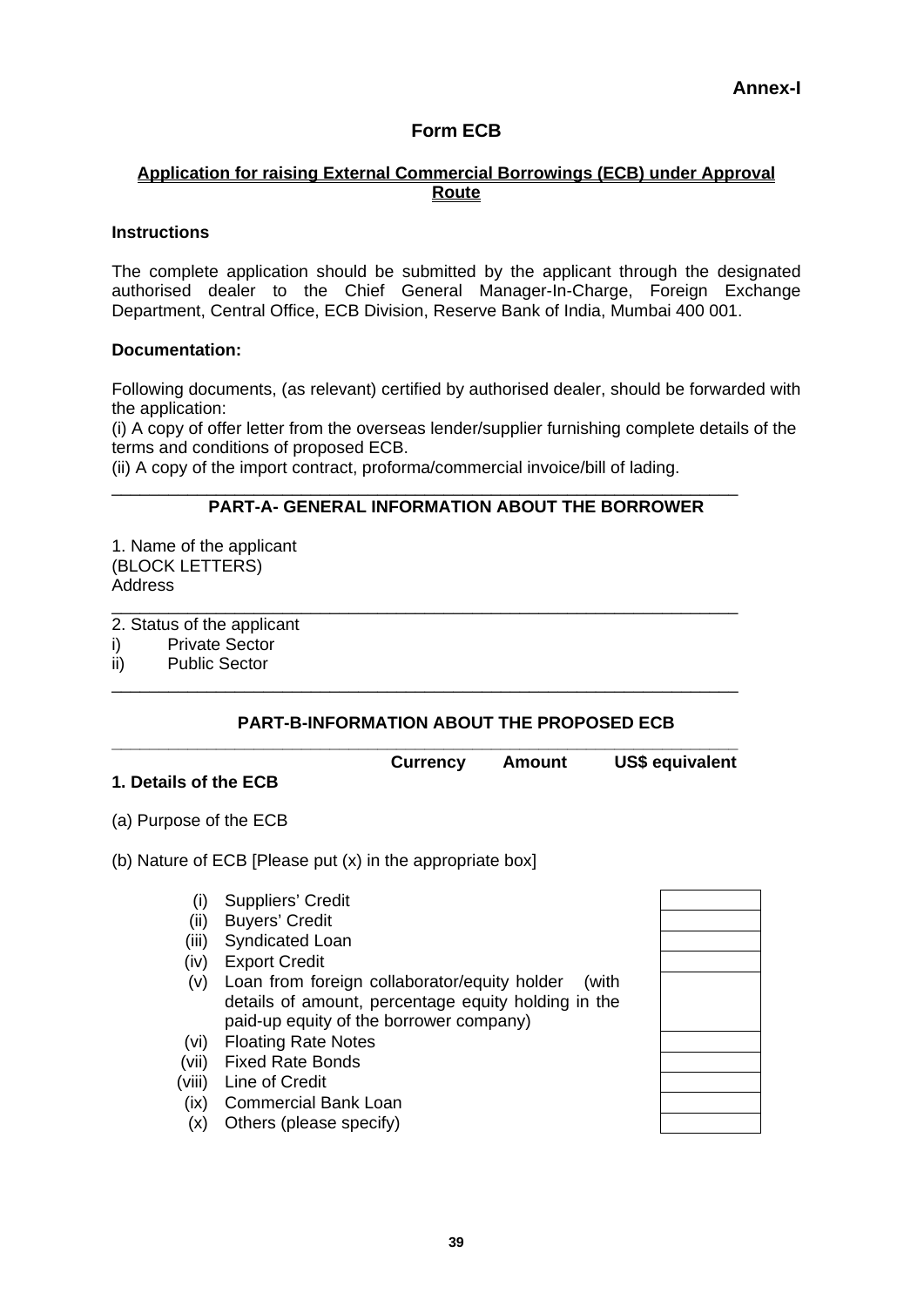### (c) Terms and conditions of the ECB

- (i) Rate of interest :
- (ii) Up-front fee
- (iii) Management fee
- (iv) Other charges, if any (Please specify)
- $(v)$  All-in-cost
- (vi) Commitment fee
- (vii) Rate of penal interest :
- (viii) Period of ECB :
- $(ix)$  Details of call/put option, if any.
- (x) Grace / moratorium period :
- (xi) Repayment terms (half yearly/annually/bullet) :
- (xii) Average maturity \_\_\_\_\_\_\_\_\_\_\_\_\_\_\_\_\_\_\_\_\_\_\_\_\_\_\_\_\_\_\_\_\_\_\_\_\_\_\_\_\_\_\_\_\_\_\_\_\_\_\_\_\_\_\_\_\_\_\_\_\_\_\_\_\_\_

# **2. Details of the lender**

Name and address of the lender/supplier

#### \_\_\_\_\_\_\_\_\_\_\_\_\_\_\_\_\_\_\_\_\_\_\_\_\_\_\_\_\_\_\_\_\_\_\_\_\_\_\_\_\_\_\_\_\_\_\_\_\_\_\_\_\_\_\_\_\_\_\_\_\_\_\_\_\_\_ **3. Nature of security to be provided, if any.**

# **PART C – INFORMATION ABOUT DRAW DOWN AND REPAYMENTS**

\_\_\_\_\_\_\_\_\_\_\_\_\_\_\_\_\_\_\_\_\_\_\_\_\_\_\_\_\_\_\_\_\_\_\_\_\_\_\_\_\_\_\_\_\_\_\_\_\_\_\_\_\_\_\_\_\_\_\_\_\_\_\_\_

| <b>Proposed Schedule</b> |      |                               |       |      |                         |       |      |               |
|--------------------------|------|-------------------------------|-------|------|-------------------------|-------|------|---------------|
| Draw-down                |      | <b>Repayment of Principal</b> |       |      | <b>Interest Payment</b> |       |      |               |
| Month                    | Year | <b>Amount</b>                 | Month | Year | Amount                  | Month | Year | <b>Amount</b> |
|                          |      |                               |       |      |                         |       |      |               |
|                          |      |                               |       |      |                         |       |      |               |
|                          |      |                               |       |      |                         |       |      |               |
|                          |      |                               |       |      |                         |       |      |               |

# **PART D – ADDITIONAL INFORMATION**

| 1. Information about the project |  |
|----------------------------------|--|
|----------------------------------|--|

# i) Name & location of the project :

- ii) Total cost of the project : Rs. USD
- $iii)$  Total ECB as a % of project cost :
- iv) Nature of the project :
- v) Whether Appraised by
- financial institution/bank :
- vi) Infrastructure Sector : :
	- a) Power
	- b) Telecommunication
	- c) Railways
	- d) Roads including bridges
	- e) Ports
	- f) Industrial parks
	- g) Urban infrastructure Water supply, Sanitation and sewerage.
- vii) Whether requires clearance from any : statutory authority ? If yes, furnish the name of authority, clearance no. and date.